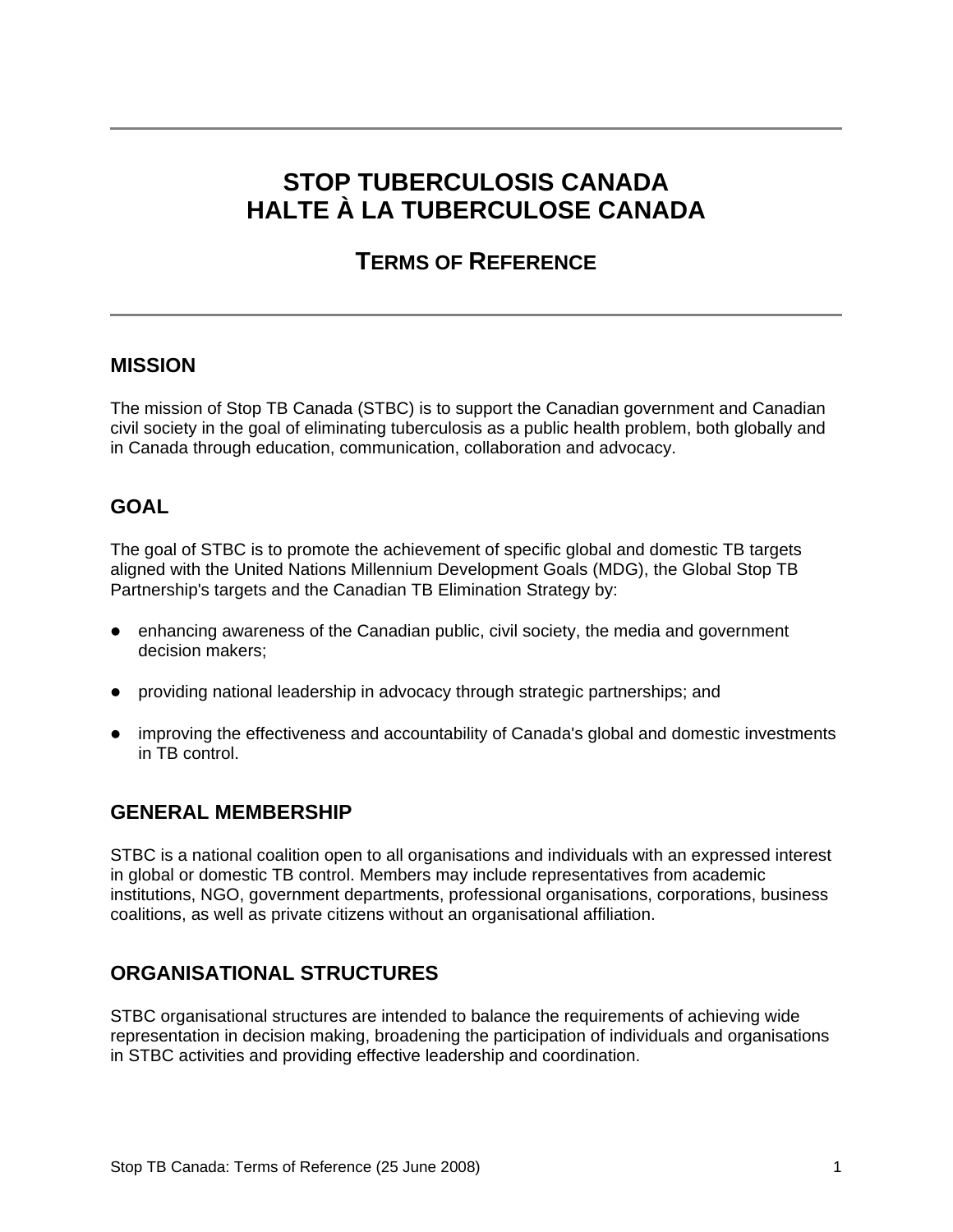Three organisational structures are responsible for planning and implementation: the STBC Coordinating Board, the Executive Committee of the Coordinating Board and STBC Working Groups. Secretariat services for the STBC are provided by the Canadian Lung Association (CLA) through an annual Secretariat Service Contract, in accordance with an MOU between STBC and the CLA (Appendix 1).

## **THE COORDINATING BOARD**

The Coordinating Board is responsible for approving the STBC annual work plan and budget prepared by the Executive Committee of the Board. Board members may at any time raise issues concerning STBC activities, governance and financing for consideration and resolution by the Executive Committee or the Coordinating Board.

The Coordinating Board is also responsible for approving the STBC annual report before it is made publicly available on the STBC website, as well as the annual financial statement.

Coordinating Board members are encouraged to attend an annual Board meeting, convened on alternate years in conjunction with the IUATLD North America Region (NAR) meeting held in Canada, or in conjunction with World TB Day (WTBD). An additional semi-annual meeting of the Board may be held by telephone conference or by electronic means such as net-conferencing.

Any general member of STBC is eligible to sit on the Coordinating Board. Membership on the Board is by application submitted to the Chair, and shall include: name, organisational affiliation if any, email and telephone contact numbers as well as an indication of which STBC activities are of special interest. Coordinating Board members must have paid individual or institutional memberships dues.

To maintain Board membership, members must participate in person or by submission in at least one Board meeting per year.

## **THE EXECUTIVE COMMITTEE OF THE COORDINATING BOARD**

The Executive Committee of the Coordinating Board is responsible for proposing the STBC annual work plan and budget, the implementation of STBC activities, the coordination of STBC Working Groups and the preparation of the STBC annual report.

The Executive Committee is made up of elected officers and an ex-officio Secretariat representative nominated by the CLA. Organisations key to the work of STBC will be asked to name representatives to participate in meetings of the Executive Committee.

#### **ELECTION OF THE EXECUTIVE COMMITTEE**

Members of the Executive Committee are elected by the full membership, with the exception of the Past Chair, the Secretariat representative and the organisational representatives. The Chair must have previously served on the Executive Committee, normally as Vice Chair, or have been an active member of the Coordinating Board for a minimum of nine months. Election to the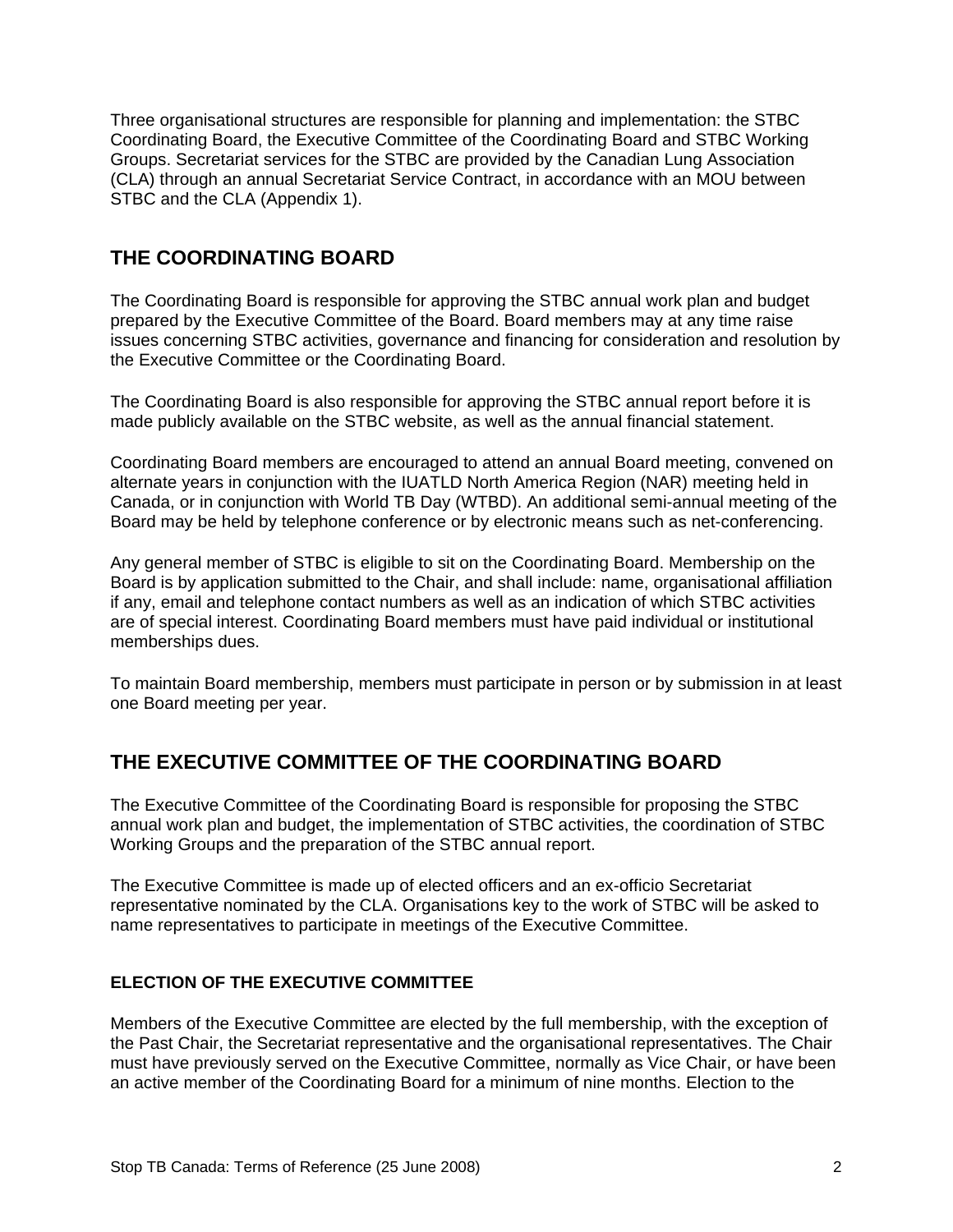position of Vice Chair is neither a pre-condition nor a guarantee of election to the position of Chair.

Elected members will normally serve for a period of two years before a new election. The terms of the Chair and Vice Chair should not normally exceed two years. No more than three of the five elected positions should be up for election in any one year. Elections will take place in September of each year to avoid changes to the Executive Committee during the most active period of the organisation. If elected positions are unexpectedly vacated or unfilled, the Executive Committee may name a person to serve temporarily as "acting" until the post is filled. Election procedures must be approved by the Coordinating Board and any changes will be made at the last meeting of the Board before the summer.

#### **MEETINGS OF THE EXECUTIVE COMMITTEE**

The Executive Committee will normally meet monthly by teleconference. Executive Committee members unable to attend a meeting must advise the Chair. Minutes of the meeting will be made available by circulation or on the intranet of the STBC website when approved at the next meeting of the Executive Committee.

Decisions of the Executive Committee are by consensus. As facilitator, the Chair should insure that decision-making is inclusive, participatory, cooperative, egalitarian and solution-oriented. When agreement is not unanimous, achieving consensus is left to the judgment of the Chair, who may suggest wider consultation or an alternative decision-making process.

#### **ELECTED AND EX-OFFICIO MEMBERS OF THE EXECUTIVE COMMITTEE**

**Chair:** The Chair represents the STBC in all official functions and communications including liaising with the WHO Stop TB Department and the Global Stop TB Partnership. The Chair will be responsible for calling meetings of the Executive Committee, proposing the agenda and recording decisions taken. Functions of the Chair may be delegated to the Vice Chair or Past Chair. The Executive Committee Chair is also the Chair of the Coordinating Board and will preside over Board meetings.

**Vice Chair:** The Vice Chair may substitute for the Chair and is responsible for membership and other tasks that may be delegated by the Chair. The Vice Chair will be the acting Chair when the latter is unavailable.

**Past Chair:** The retention of the Past Chair as part of the Executive Committee is to ensure continuity in the STBC Executive Committee and assist the Chair and Vice Chair. The Past Chair may be delegated specific responsibilities of the Chair or Vice Chair.

**Advocacy Director:** The Advocacy Director is Chair of the Advocacy Working Group (WG). This WG has primary responsible for advising the Executive Committee on advocacy strategies directed at the general public, the media and decision-makers. The WG will seek membership from Results Canada, the CLA and the Canadian Society of International Health and is responsible for ensuring the coordination of advocacy activities between STBC, Results Canada and other advocacy organisations for global health.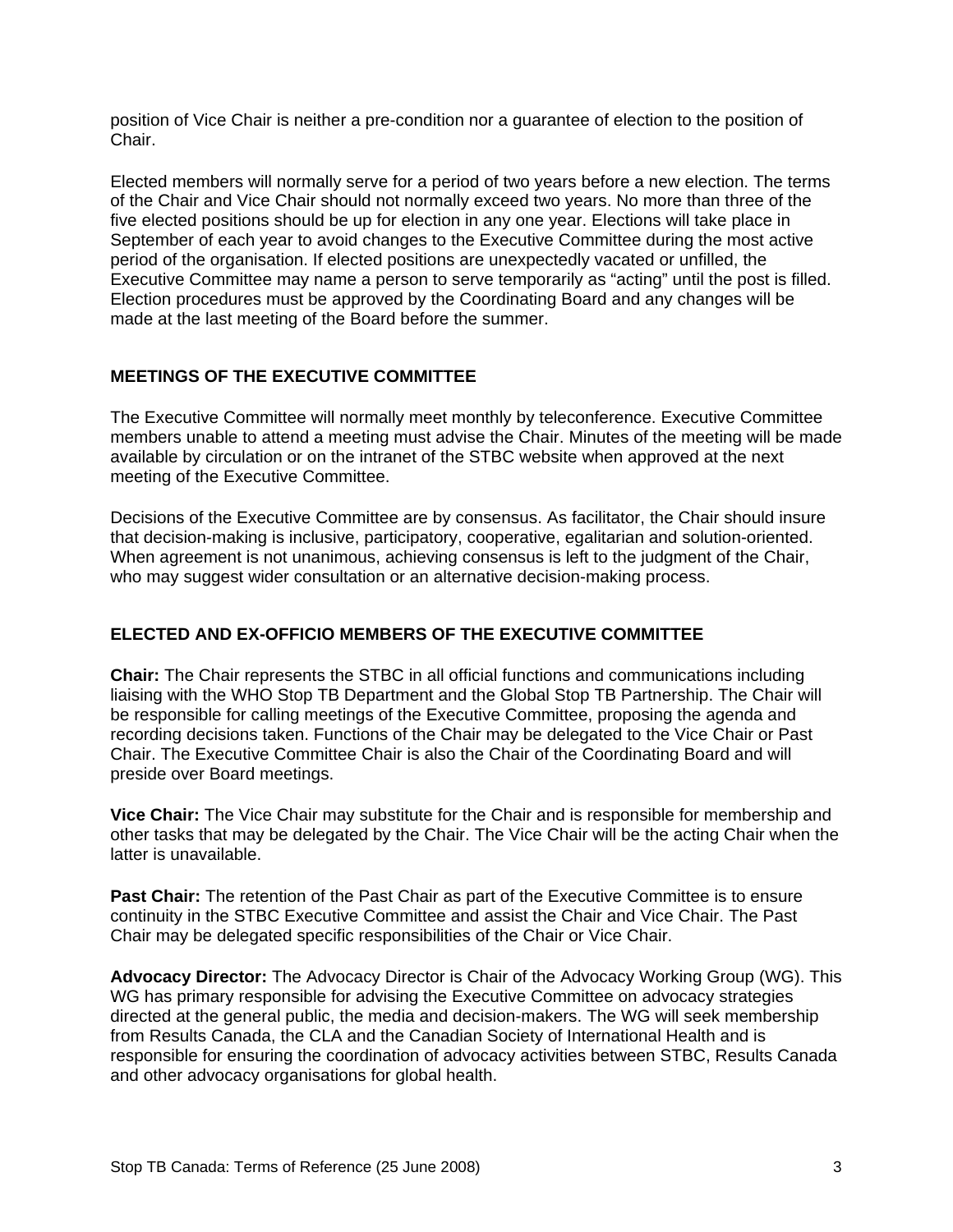**Communications Director:** The Communications Director is responsible for coordinating the STBC e-News and Newsletters, the STBC website content and other print or electronic materials as needed, and is also responsible for ensuring communication between the Executive Committee, the Board and the general membership.

**Secretariat Services Coordinator (ex-officio):** Secretariat services will be coordinated by a CLA employee or member designated by the CLA to act as the official liaison between STBC and CLA regarding the provision of secretariat services to STBC by the CLA in the following areas: conference and meeting support; office and administration support; finance and accounting; maintenance of the STBC membership list and mailing lists; maintenance of STBC website and electronic distribution of newsletters.

#### **ORGANISATIONAL REPRESENTATIVES PARTICIPATING IN EXECUTIVE COMMITTEE MEETINGS**

To ensure close coordination with organisations that share the mission of STBC, the following representatives will be invited to participate in person or by delegation in meetings of the Executive Committee. Representatives are nominated by their organisation or member organisations and are responsible for informing their organisation and member organisations of STBC activities. An organisational representative may also be an elected member of the Executive Board.

**Canadian Lung Association Representative:** The CLA representative will keep the Executive Committee informed on the relevant activities of the CLA National Office including International Projects, Communications and Government Affairs and the Canadian Lung Health Framework.

**Results Canada Representative:** The National Coordinator of Results Canada or designate.

**Aboriginal Representative(s):** An officer or advisor to the Assembly of First Nations (AFN) and Inuit Tapiriit Kahatami (ITK), the national Inuit organisation.

**Canadian Society of International Health Representative:** A staff member of the CSIH involved with CSIH overseas TB and/or HIV projects.

**NGO Representatives:** Senior officers of Canadian NGO involved in funding or implementing TB projects or TB research outside Canada.

**Association of Medical Microbiology and Infectious Disease Canada Representative:**  A member in good standing of the AMMI Canada able to liaise with the AMMI Council.

**Public Health Agency of Canada Representative:** The Manager of the Tuberculosis Prevention and Control Section or designate.

**Health Canada Representative:** A program officer from the Primary Health Care and Public Health Directorate of the First Nation and Inuit Health Branch.

**Student Representative(s):** Representative(s) of one or several student organisations whose missions overlaps with STBC are strongly encouraged to participate in meetings of the Committee. Representatives from medical schools (e.g., the Canadian Federation of Medical